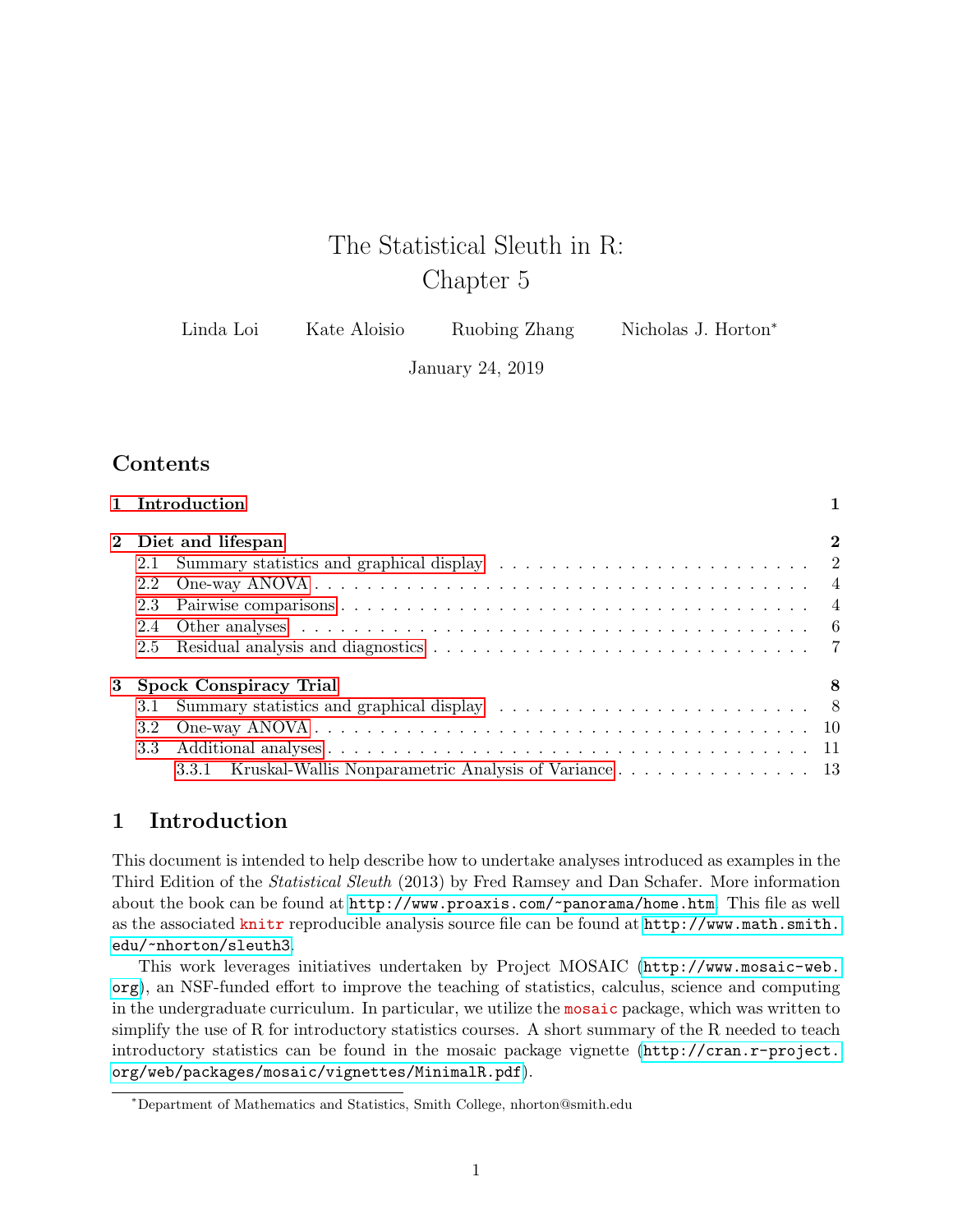To use a package within R, it must be installed (one time), and loaded (each session). The package can be installed using the following command:

> install.packages('mosaic') # note the quotation marks

Once this is installed, it can be loaded by running the command:

> require(mosaic)

This needs to be done once per session.

In addition the data files for the *Sleuth* case studies can be accessed by installing the **Sleuth3** package.

```
> install.packages('Sleuth3') # note the quotation marks
```
> require(Sleuth3)

We also set some options to improve legibility of graphs and output.

```
> trellis.par.set(theme=col.mosaic()) # get a better color scheme
> options(digits=3)
```
The specific goal of this document is to demonstrate how to calculate the quantities described in Chapter 5: Comparisons Among Several Samples using R.

## <span id="page-1-0"></span>2 Diet and lifespan

Does restricting the diet of female mice lead to increased lifespan? This is the question addressed in case study 5.1 in the Sleuth.

#### <span id="page-1-1"></span>2.1 Summary statistics and graphical display

We begin by reading the data and summarizing the variables.

```
> summary(case0501)
   Lifetime Diet
Min. : 6.4 N/N85:57
1st Qu.:31.8 N/R40:60
Median :39.5 N/R50:71
Mean :38.8 NP :49
3rd Qu.:46.9 R/R50:56
Max. :54.6 lopro:56
> favstats(Lifetime ~ Diet, data=case0501)
```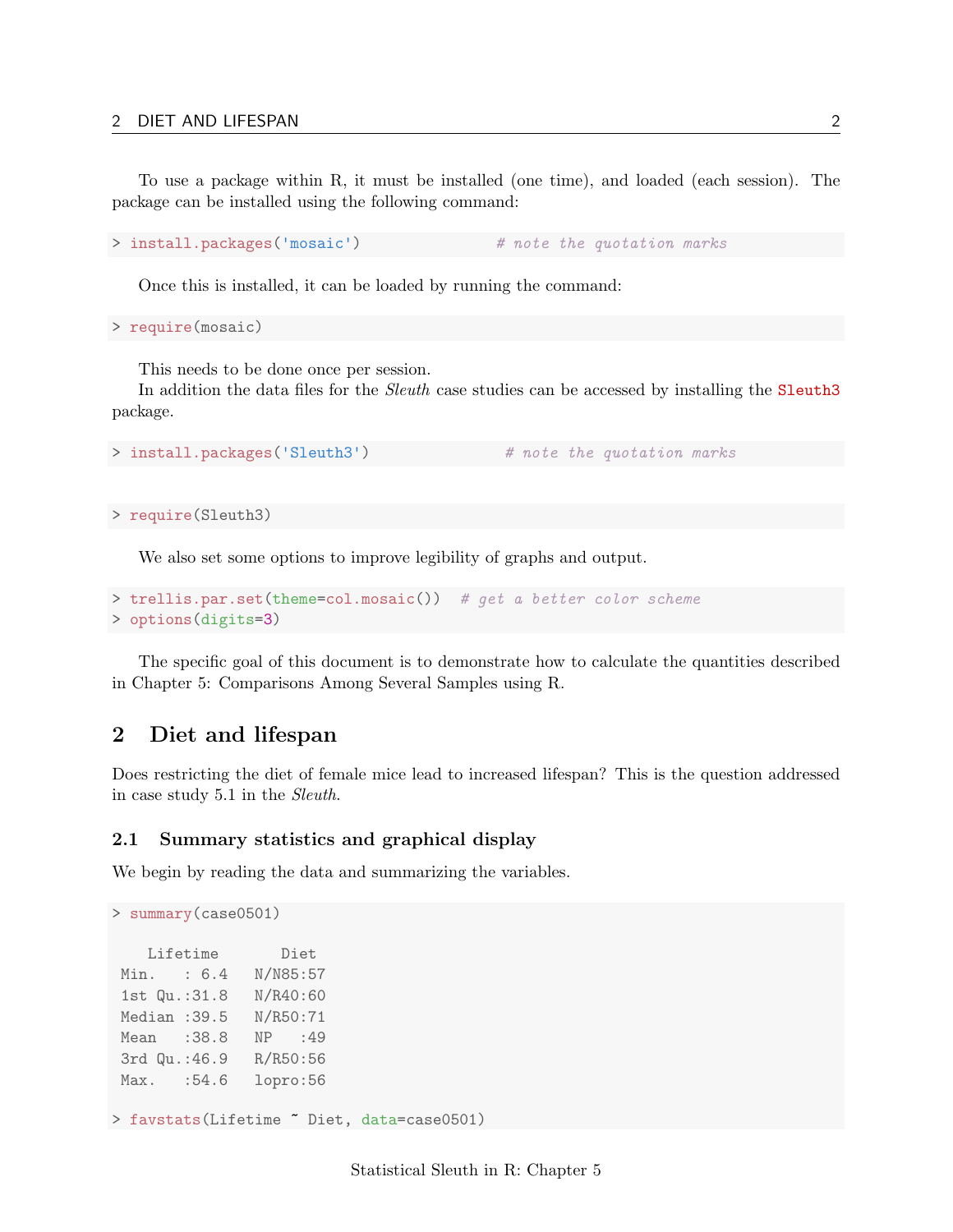|                   |  |                                               |  |                             |  | Diet min Q1 median Q3 max mean sd n missing |
|-------------------|--|-----------------------------------------------|--|-----------------------------|--|---------------------------------------------|
|                   |  | 1 N/N85 17.9 31.4 33.1 36.4 42.3 32.7 5.13 57 |  |                             |  | $\Omega$                                    |
|                   |  | 2 N/R40 19.6 42.3 46.0 50.3 54.6 45.1 6.70 60 |  |                             |  | $\overline{0}$                              |
| 3 N/R50 18.6 38.0 |  |                                               |  | 43.9 48.2 51.9 42.3 7.77 71 |  | $\Omega$                                    |
| 4 NP 6.4 24.8     |  |                                               |  | 28.9 31.4 35.5 27.4 6.13 49 |  | $\Omega$                                    |
| 5 R/R50 24.2 39.2 |  |                                               |  | 44.0 48.3 50.7 42.9 6.68 56 |  | $\Omega$                                    |
|                   |  | 6 lopro 23.4 35.0 41.0 46.4 49.7 39.7 6.99 56 |  |                             |  | $\overline{0}$                              |

There were a total of 349 female mice. These mice were randomly assigned to one of 6 diets. Their lifetimes were then recorded, as shown in Display 5.2 (page 115 of the Sleuth).

> bwplot(Lifetime " Diet, data=case0501) # Display 5.1



> densityplot(~ Lifetime, groups=Diet, auto.key=TRUE, data=case0501)



Statistical Sleuth in R: Chapter 5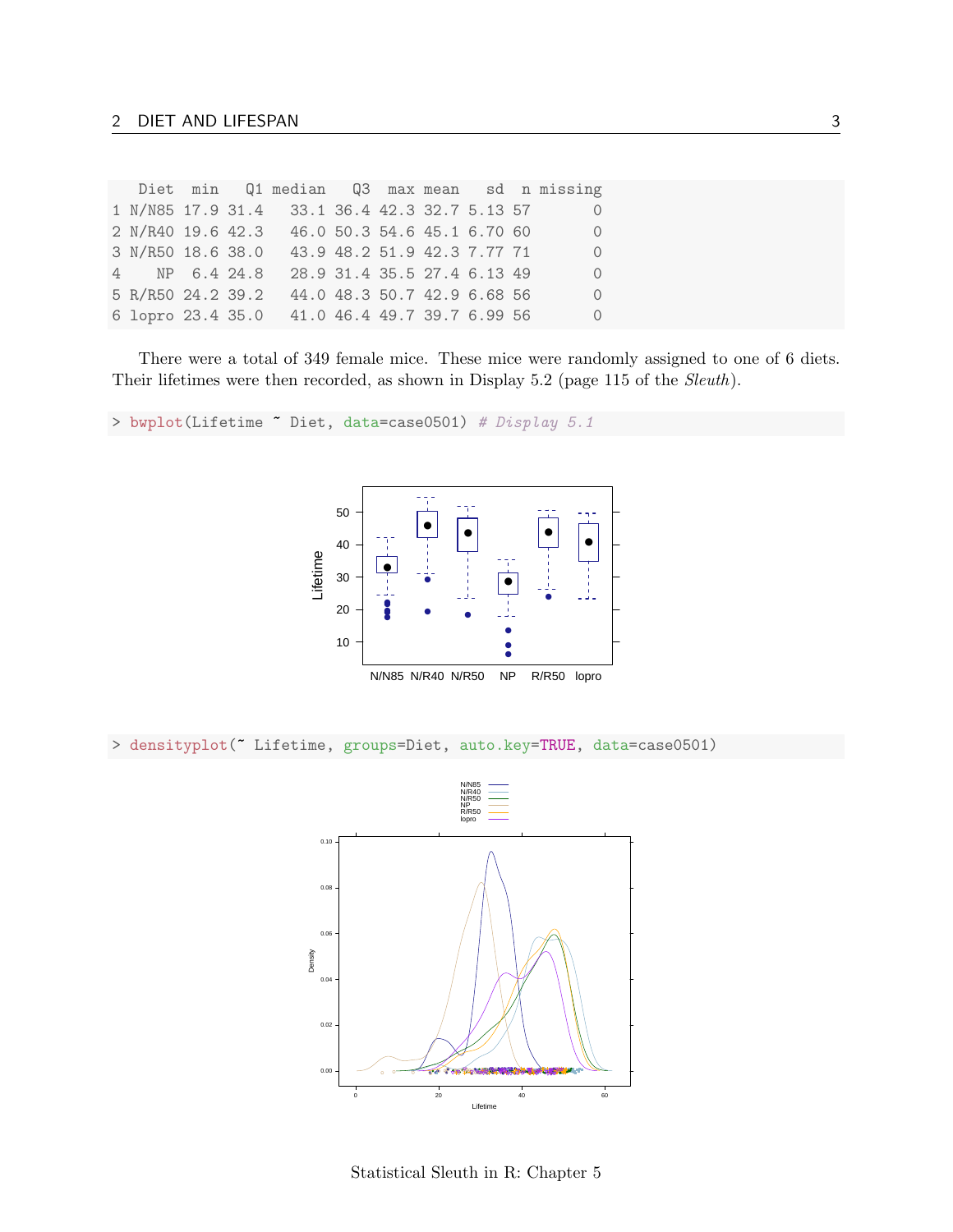#### <span id="page-3-0"></span>2.2 One-way ANOVA

First we fit the one way analysis of variance (ANOVA) model, using all of the groups.

```
> anova(lm(Lifetime ~ Diet, data=case0501))
Analysis of Variance Table
Response: Lifetime
         Df Sum Sq Mean Sq F value Pr(>F)
Diet 5 12734 2547 57.1 <2e-16
Residuals 343 15297 45
```
There is a strong statistically significant difference between the diets.

By default, the use of the linear model (regression) function displays the pairwise differences between the first group and each of the other groups. Note that the overall test of the model is the same.

```
> summary(lm(Lifetime ~ Diet, data=case0501))
Call:
lm(formula = Lifetime " Diet, data = case0501)Residuals:
   Min 1Q Median 3Q Max
-25.517 -3.386 0.814 5.183 10.014
Coefficients:
         Estimate Std. Error t value Pr(>|t|)
(Intercept) 32.691 0.885 36.96 < 2e-16
DietN/R40 12.425 1.235 10.06 < 2e-16
DietN/R50 9.606 1.188 8.09 1.1e-14
DietNP -5.289 1.301 -4.07 5.9e-05
DietR/R50 10.194 1.257 8.11 8.9e-15
Dietlopro 6.994 1.257 5.57 5.2e-08
Residual standard error: 6.68 on 343 degrees of freedom
Multiple R-squared: 0.454,Adjusted R-squared: 0.446
F-statistic: 57.1 on 5 and 343 DF, p-value: <2e-16
```
The reference group is NP, followed by  $N/N85$ , lopro,  $N/R50$ ,  $R/R50$ ,  $N/R40$ .

## <span id="page-3-1"></span>2.3 Pairwise comparisons

Next we used contrasts for the results on page 122, Display 5.7, and part (a) on page 115: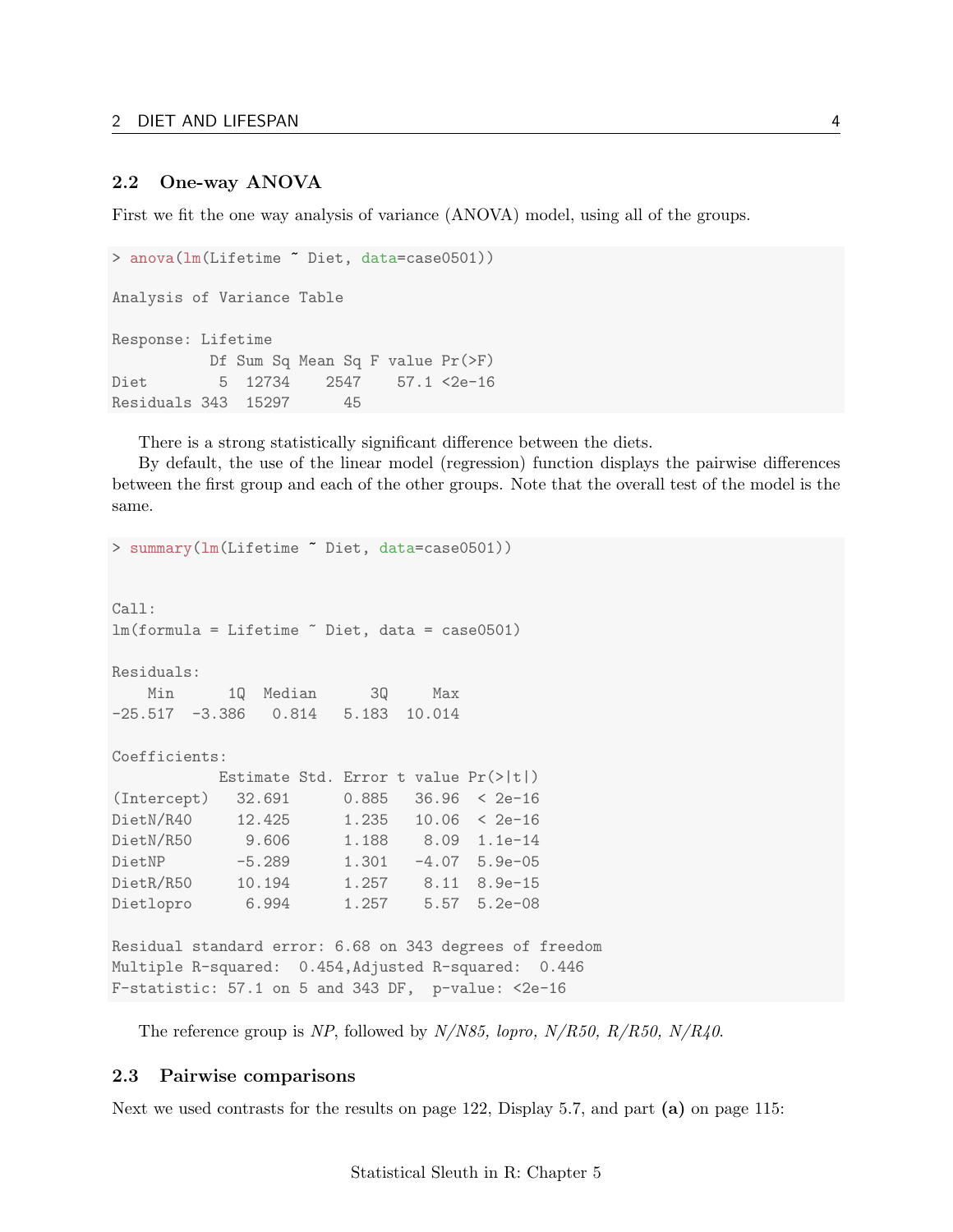```
> require(gmodels)
```
#### Loading required package: gmodels

```
> # N/N85 vs N/R50
> fit.contrast(lm(Lifetime ~ Diet, data=case0501), "Diet", c(-1, 0, 1, 0, 0, 0), conf.int=0.95)
                      Estimate Std. Error t value Pr(>|t|) lower CI
Diet c=( -1 0 1 0 0 0 ) 9.61 1.19 8.09 1.06e-14 7.27
                      upper CI
Diet c = ( -1 0 1 0 0 0 ) 11.9
attr(,"class")
[1] "fit_contrast"
```
The results for (b) on page 115-116:

```
> # N/R50 vs R/R50 (b)
> fit.contrast(lm(Lifetime ~ Diet, data=case0501), "Diet", c(0, 0, -1, 0, 1, 0), conf.int=0.95)
                      Estimate Std. Error t value Pr(>|t|) lower CI
Diet c=( 0 0 -1 0 1 0 ) 0.589 1.19 0.493 0.622 -1.76
                     upper CI
Diet c=( 0 0 -1 0 1 0 ) 2.94
attr(,"class")
[1] "fit_contrast"
```
The results for (c) on page 116:

```
> # N/R40 vs N/R50 (c)
> fit.contrast(lm(Lifetime "Diet, data=case0501), "Diet", c(0, -1, 1, 0, 0, 0), conf.int=0.95
                      Estimate Std. Error t value Pr(>|t|) lower CI
Diet c=( 0 -1 1 0 0 0 ) -2.82 1.17 -2.41 0.0166 -5.12
                     upper CI
Diet c=(0 -1 1 0 0 0) -0.516attr(,"class")
[1] "fit_contrast"
> # N/N85 vs N/R40
> fit.contrast(lm(Lifetime ~ Diet, data=case0501), "Diet", c(-1, 1, 0, 0, 0, 0), conf.int=0.95)
                      Estimate Std. Error t value Pr(>|t|) lower CI
Diet c=( -1 1 0 0 0 0 ) 12.4 1.24 10.1 4.96e-21 10
                      upper CI
Diet c=( -1 1 0 0 0 0 ) 14.9
attr(,"class")
[1] "fit_contrast"
```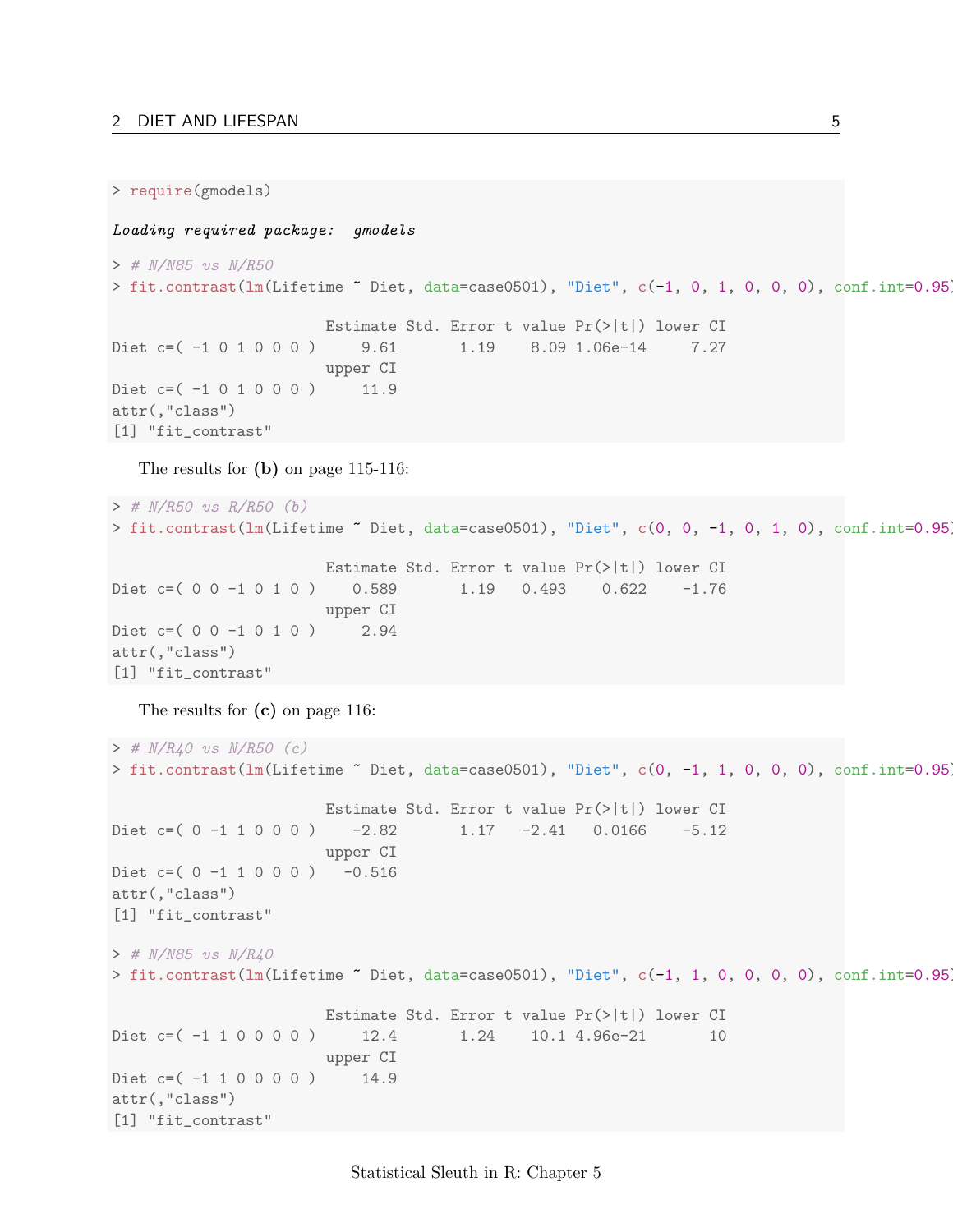The results for (d) on page 116:

```
> # N/R50 vs N/R50 lopro (d)
> fit.contrast(lm(Lifetime ~ Diet, data=case0501), "Diet", c(0, 0, -1, 0, 0, 1), conf.int=0.95)
                      Estimate Std. Error t value Pr(>|t|) lower CI
Diet c=( 0 0 -1 0 0 1 ) -2.61 1.19 -2.19 0.0293 -4.96
                      upper CI
Diet c=(0 0 -1 0 0 1) -0.264attr(,"class")
[1] "fit_contrast"
```
The results for (e) on page 116:

```
> # N/N85 vs NP (e)
> fit.contrast(lm(Lifetime ~ Diet, data=case0501), "Diet", c(-1, 0, 0, 1, 0, 0), conf.int=0.95)
                       Estimate Std. Error t value Pr(>|t|) lower CI
Diet c=( -1 0 0 1 0 0 ) -5.29 1.3 -4.07 5.95e-05 -7.85
                       upper CI
Diet c = ( -1 0 0 1 0 0 ) -2.73attr(,"class")
[1] "fit_contrast"
```
Another way of viewing these results is through a model table, which displays the differences between the grand mean and the group means.

> model.tables(aov(lm(Lifetime ~ Diet, data=case0501)))

Tables of effects

Diet N/N85 N/R40 N/R50 NP R/R50 lopro -6.106 6.32 3.5 -11.4 4.089 0.8886 rep 57.000 60.00 71.0 49.0 56.000 56.0000

Another way of calculating the above results is done with the following code:

```
> mean(Lifetime ~ Diet, data=case0501)-mean(~ Lifetime, data=case0501)
 N/N85 N/R40 N/R50 NP R/R50 lopro
-6.106 6.320 3.500 -11.395 4.089 0.889
```
## <span id="page-5-0"></span>2.4 Other analyses

We will next demonstrate how to calculate the quantities on 121 (Display 5.6).

Statistical Sleuth in R: Chapter 5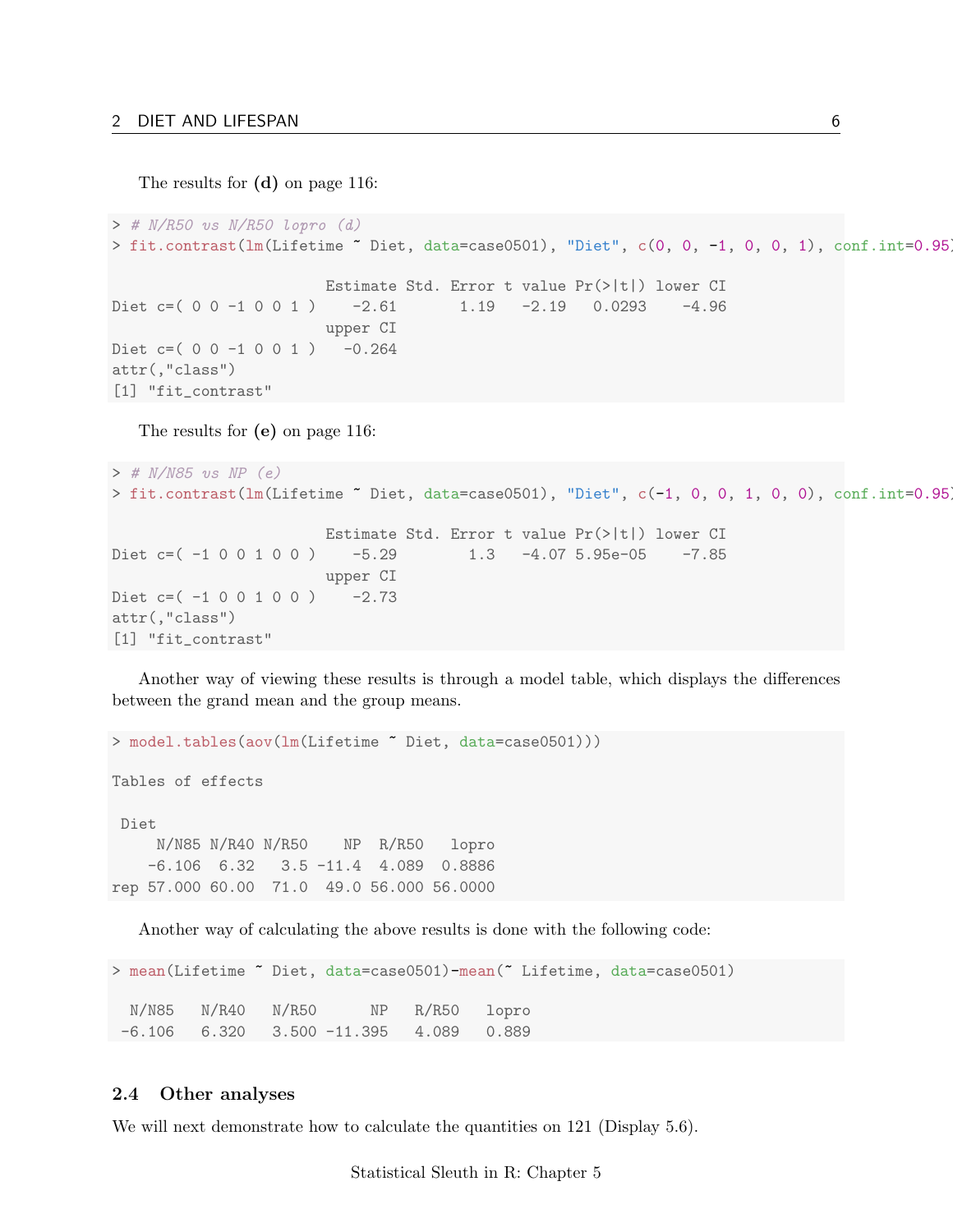```
> df = length(case0501$Diet) - length(unique(case0501$Diet)); df
[1] 343
> sdvals = with(case0501, tapply(Lifetime, Diet, sd)); sdvals
N/N85 N/R40 N/R50 NP R/R50 lopro
5.13 6.70 7.77 6.13 6.68 6.99
> nvals = with(case0501, tapply(Lifetime, Diet, length)); nvals
N/N85 N/R40 N/R50 NP R/R50 lopro
   57 60 71 49 56 56
> pooledsd = sum(sdvals*nvals)/sum(nvals); pooledsd
[1] 6.63
```
Note that the pooled standard deviation reported in chapter 5 is not the same as the root MSE from the ANOVA. For the rest of this document we will use the ANOVA estimate of the root mean squared error.

## <span id="page-6-0"></span>2.5 Residual analysis and diagnostics

The residuals versus fitted graph does not demonstrate dramatic lack of fit (though some of the mice had very small residuals). The following figure is akin to Display 5.14 (page 132).

```
> aov1 = aov(lm(Lifetime ~ Diet, data=case0501))
> plot(aov1, which=1)
```


The quantile plot of the residuals indicates that the normality assumption may be violated.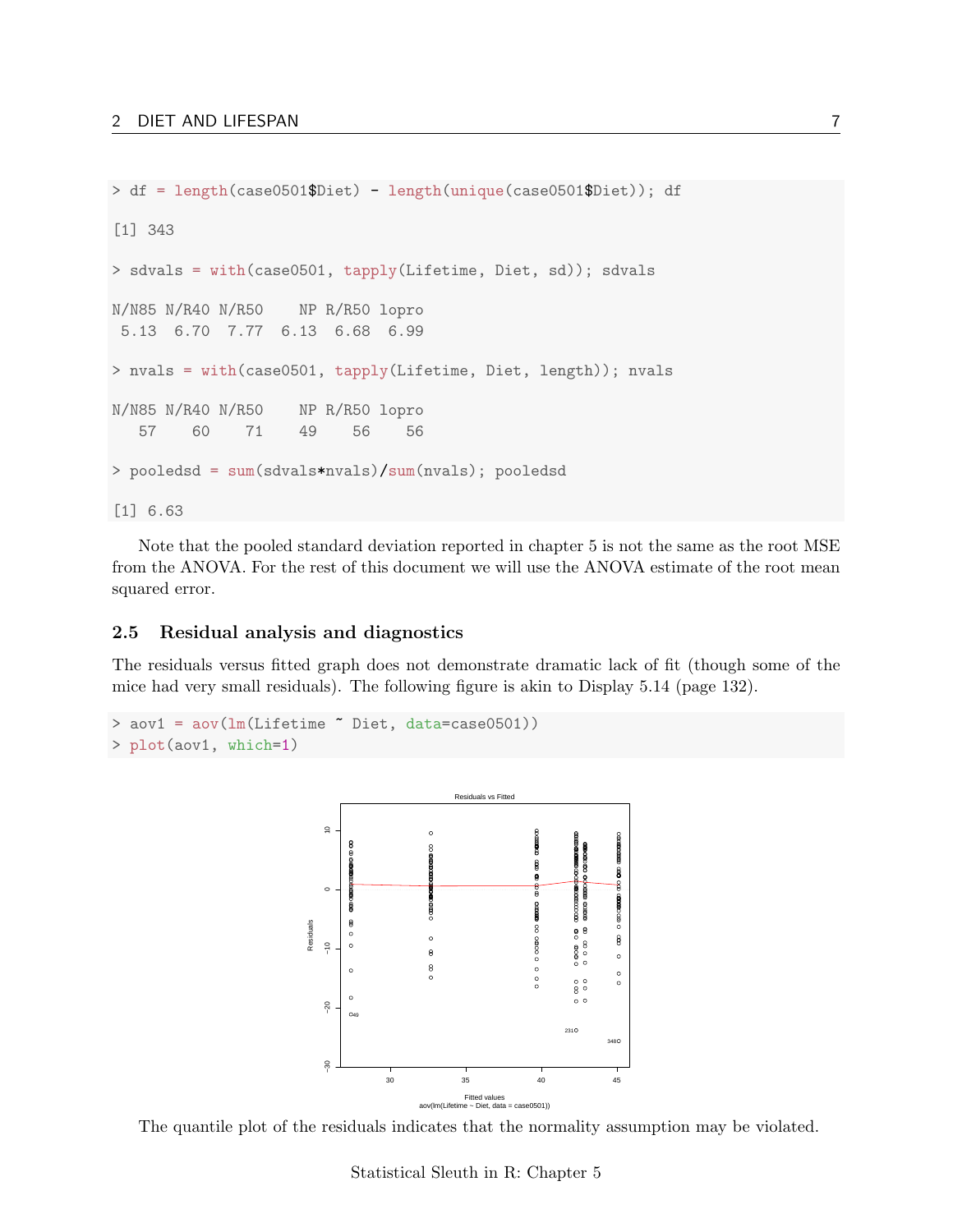```
> plot(aov1, which=2)
> plot(aov1, which=3)
```


# <span id="page-7-0"></span>3 Spock Conspiracy Trial

Did Dr. Benjamin Spock have a fair trial? More specifically, were women underrepresented on his jury pool? This is the question considered in case study 5.2 in the Sleuth.

## <span id="page-7-1"></span>3.1 Summary statistics and graphical display

We begin by reading the data and summarizing the variables.

```
> case0502 = transform(case0502, Judge = factor(Judge, levels = c("Spock's", "A", "B", "C", "D
> summary(case0502)
   Percent Judge
Min. : 6.4 Spock's:9
1st Qu.:19.9 A :5
Median : 27.5 B : 6
Mean : 26.6 C : 9
3rd Qu.:32.4 D :2
Max. : 48.9 E : 6
              F :9
> case0502$Judge = with(case0502, as.factor(Judge))
> favstats(Percent ~ Judge, data=case0502)
   Judge min Q1 median Q3 max mean sd n missing
```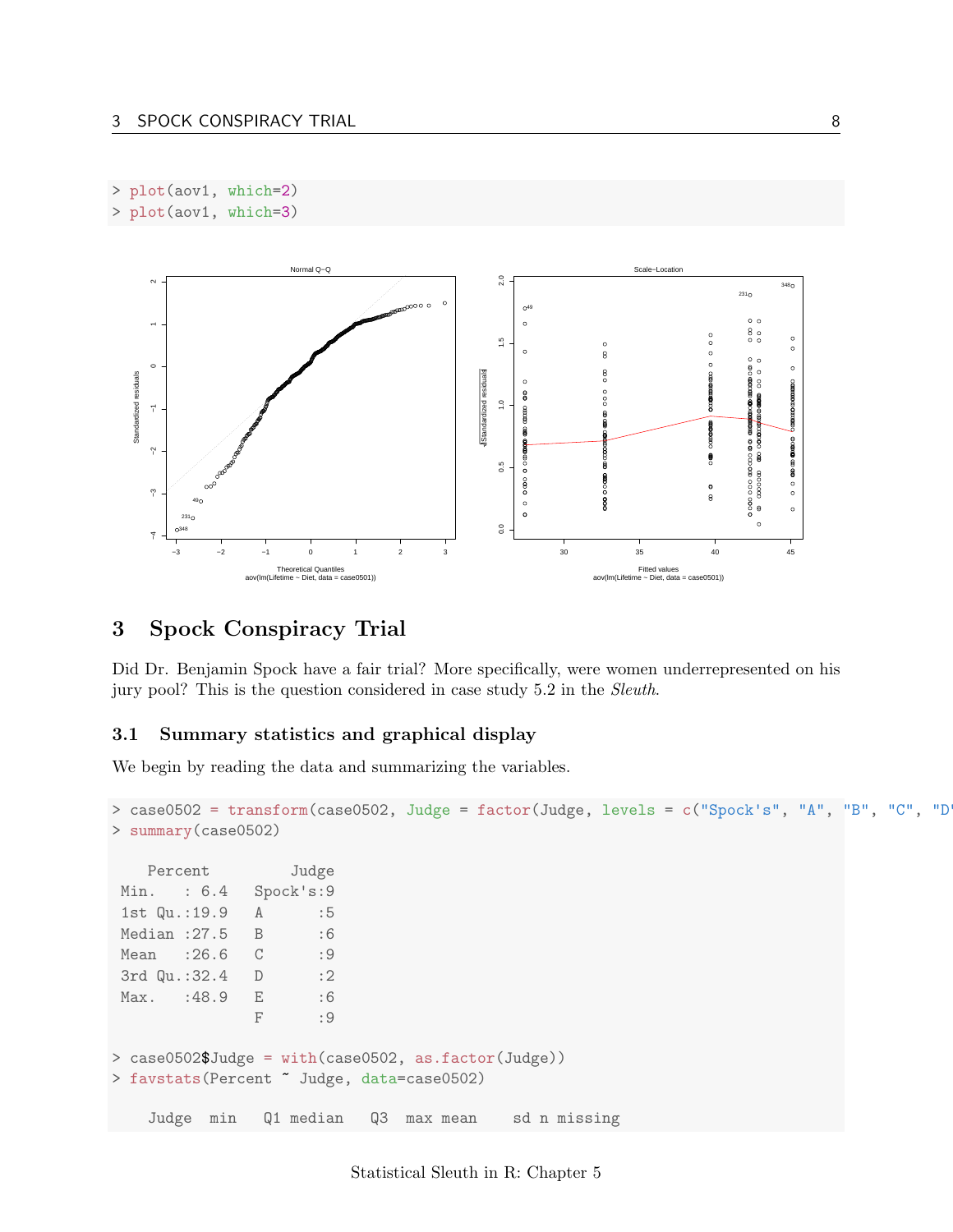|                | 1 Spock's 6.4 13.3 15.0 17.7 23.1 14.6 5.04 9 0 |  |                                         |  |  |  |  |
|----------------|-------------------------------------------------|--|-----------------------------------------|--|--|--|--|
|                | $\mathbf{2}$                                    |  | A 16.8 30.8 33.6 40.5 48.9 34.1 11.94 5 |  |  |  |  |
|                | 3 B 27.0 29.7 32.4 34.8 45.6 33.6 6.58 6        |  |                                         |  |  |  |  |
| $\overline{4}$ |                                                 |  | C 21.0 27.5 30.5 32.5 33.8 29.1 4.59 9  |  |  |  |  |
| 5              |                                                 |  | D 24.3 25.7 27.0 28.3 29.7 27.0 3.82 2  |  |  |  |  |
| 6              |                                                 |  | E 17.7 20.1 24.7 33.1 40.2 27.0 9.01 6  |  |  |  |  |
|                | 7 F 16.5 23.5 26.7 29.8 36.2 26.8 5.97 9        |  |                                         |  |  |  |  |

There were a total of 46 venires. They compared Spock's judge with 6 other judges. The precent of women within each venire was recorded as shown in Display 5.4 (page 117 of the Sleuth).

> bwplot(Percent " Judge, data=case0502) # Display 5.5 (page 118)



> densityplot(~ Percent, groups=Judge, auto.key=TRUE, data=case0502)



Statistical Sleuth in R: Chapter 5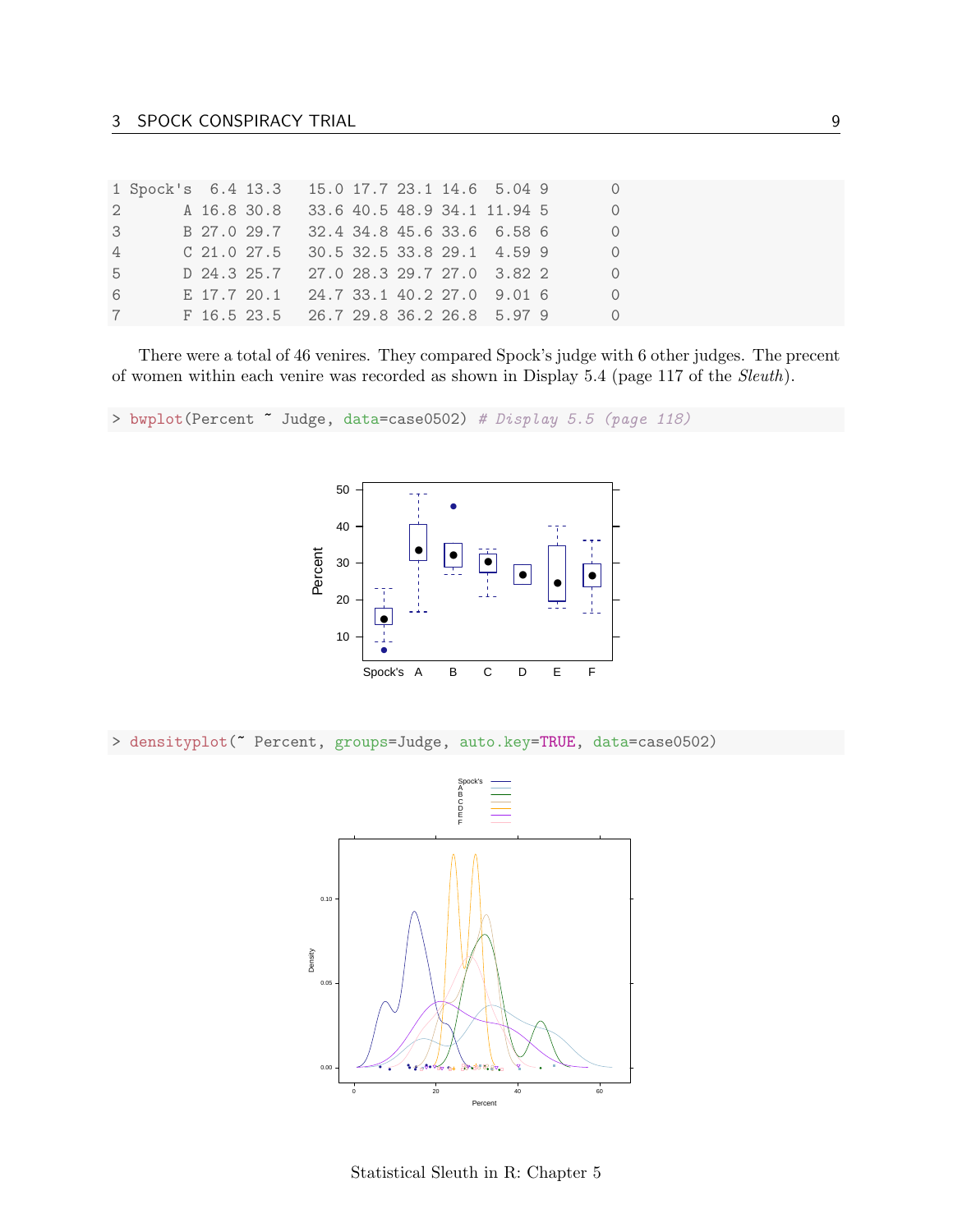#### <span id="page-9-0"></span>3.2 One-way ANOVA

First we fit the one way analysis of variance (ANOVA) model, with all of the groups. These results are summarized on page 118 and shown in Display 5.10 (page 127).

```
> aov1 = anova(lm(Percent ~ Judge, data=case0502)); aov1
Analysis of Variance Table
Response: Percent
         Df Sum Sq Mean Sq F value Pr(>F)
Judge 6 1927 321 6.72 6.1e-05
Residuals 39 1864 48
```
By default, the use of the linear model (regression) function displays the pairwise differences between the first group and each of the other groups. Note that the overall test of the model is the same.

```
> summary(lm(Percent ~ Judge, data=case0502))
Call:
lm(formula = Percent Judge, data = case0502)Residuals:
  Min 1Q Median 3Q Max
-17.32 -4.37 -0.25 3.32 14.78
Coefficients:
        Estimate Std. Error t value Pr(>|t|)
(Intercept) 14.62 2.30 6.34 1.7e-07
JudgeA 19.50 3.86 5.06 1.1e-05
JudgeB 18.99 3.64 5.21 6.4e-06
JudgeC 14.48 3.26 4.44 7.2e-05
JudgeD 12.38 5.41 2.29 0.0275
JudgeE 12.34 3.64 3.39 0.0016
JudgeF 12.18 3.26 3.74 0.0006
Residual standard error: 6.91 on 39 degrees of freedom
Multiple R-squared: 0.508,Adjusted R-squared: 0.433
F-statistic: 6.72 on 6 and 39 DF, p-value: 6.1e-05
```
> model.tables(aov(lm(Percent ~ Judge, data=case0502)))

Tables of effects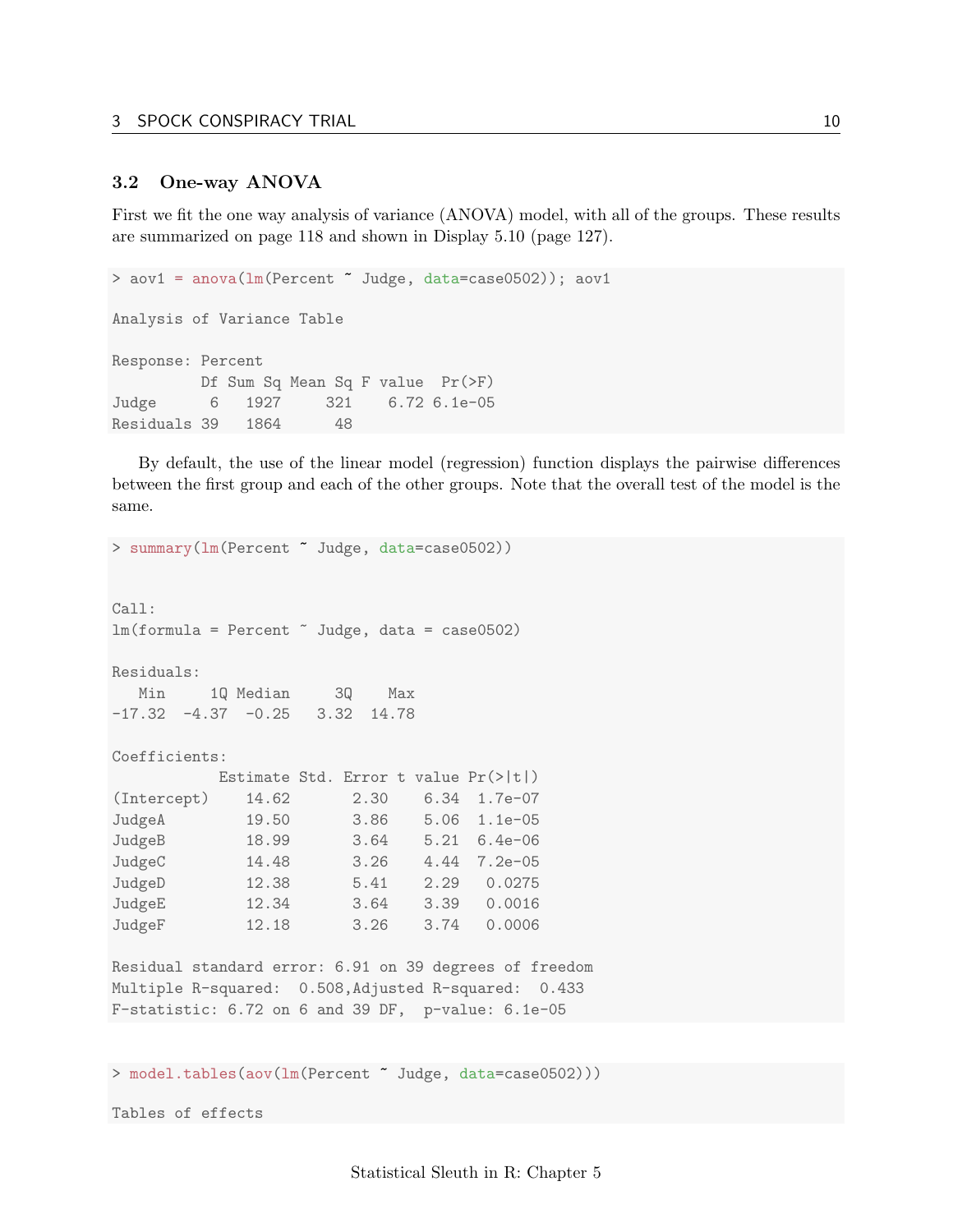|     | Judge         |  |        |      |                                                 |
|-----|---------------|--|--------|------|-------------------------------------------------|
|     | Spock's A B C |  | $\Box$ | $-E$ | F.                                              |
|     |               |  |        |      | $-11.96$ 7.537 7.034 2.517 0.4174 0.3841 0.2174 |
| rep |               |  |        |      | 9.00 5.000 6.000 9.000 2.0000 6.0000 9.0000     |

Then we can fit the one way analysis of variance  $F$ -test of whether the mean percentage is the same for judges A-F (page 118).

```
> with(subset(case0502, Judge!="Spock's"), anova(lm(Percent ~ Judge)))
Analysis of Variance Table
Response: Percent
         Df Sum Sq Mean Sq F value Pr(>F)
Judge 5 326 65.3 1.22 0.32
Residuals 31 1661 53.6
```
### <span id="page-10-0"></span>3.3 Additional analyses

Now we will demonstrate how to fit the reduced model comparing Spock's judge to a combination of the other judges. First we create a 2 level version of the grouping variable.

```
> case0502$twoJudge = as.character(case0502$Judge)
> case0502$twoJudge[case0502$Judge!="Spock's"] = "notspock"
> tally(twoJudge ~ Judge, format="count", data=case0502)
         Judge
twoJudge Spock's A B C D E F
 Spock's 9 0 0 0 0 0 0
 notspock 0 5 6 9 2 6 9
```
Recall that the book calculates the extra sum of squares as  $(2,190.90 - 1864.45)/(44-39)$  /  $(1864.45 / 39) = 1.37$ , with df 5 and 39.  $P(F > 1.366) = 0.26$  (page 130). Below are the calculations for the results found on page 128.

```
> numdf1 = aov1["Residuals", "Df"]; numdf1 # Within
[1] 39
> ss1 = aov1["Residuals", "Sum Sq"]; ss1 # Within
[1] 1864
> aov2 = anova(lm(Percent ~ as.factor(twoJudge), data=case0502)); aov2
```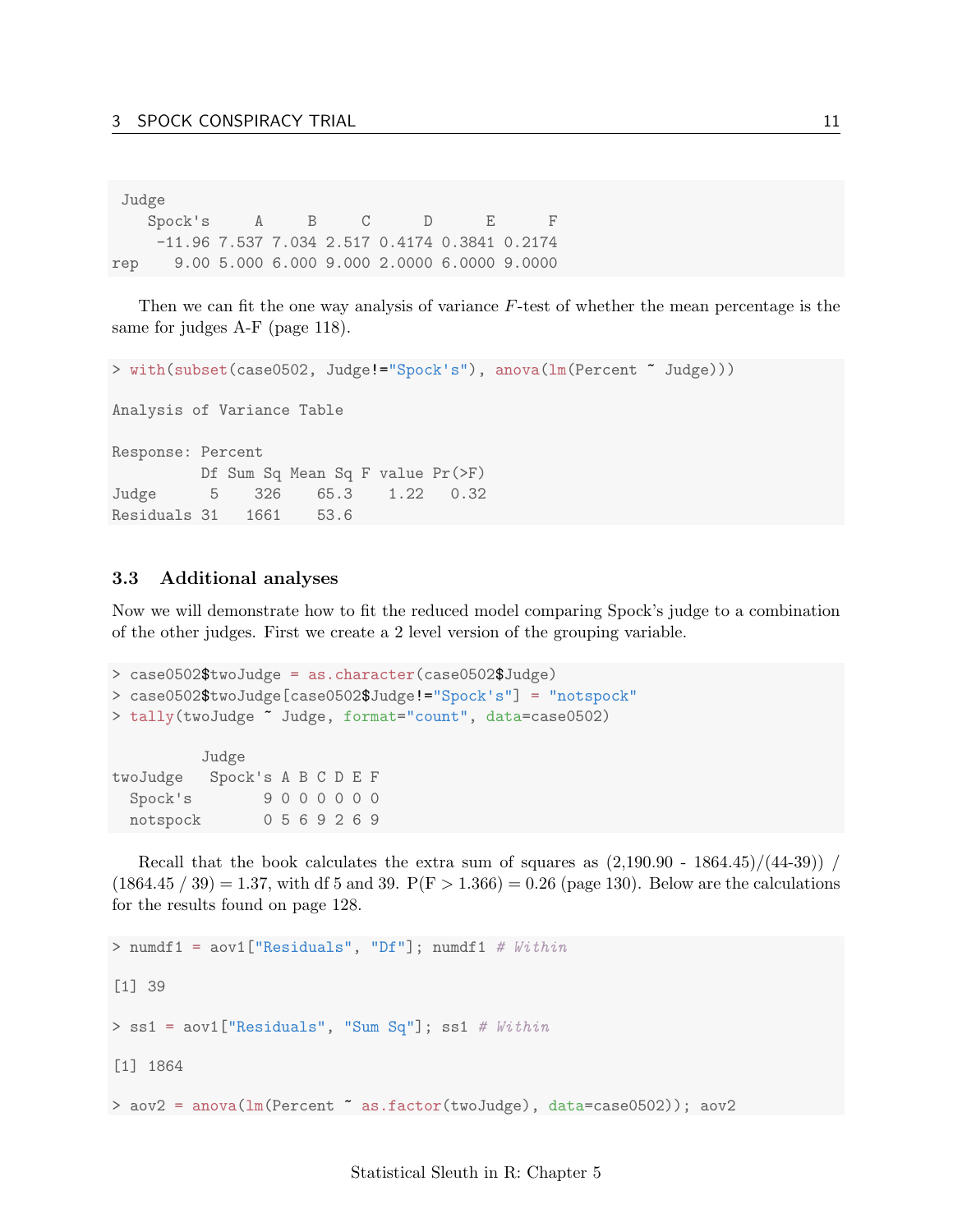```
Analysis of Variance Table
Response: Percent
                   Df Sum Sq Mean Sq F value Pr(>F)
as.factor(twoJudge) 1 1601 1601 32.1 1e-06
Residuals 44 2191 50
> df2 = aov2["Residuals", "Df"]; df2 # Spock and others
[1] 44
> ss2 = aov2["Residuals", "Sum Sq"]; ss2 # Spock and others
[1] 2191
> Fstat = ((ss2 - ss1)/(df2 - numdf1)) / (ss1 / numdf1); Fstat
[1] 1.37
> 1-pf(Fstat, length(levels(case0502$Judge))-2, numdf1)
[1] 0.258
```
We can also compare the two models using ANOVA (Display 5.12, page 130).

> anova(lm(Percent ~ as.factor(Judge), data=case0502), lm(Percent ~ as.factor(twoJudge), data= Analysis of Variance Table Model 1: Percent  $\tilde{ }$  as.factor(Judge) Model 2: Percent  $\tilde{ }$  as.factor(twoJudge) Res.Df RSS Df Sum of Sq F Pr(>F) 1 39 1864 2 44 2191 -5 -326 1.37 0.26

There are some other ways to compare whether the other judges differ from Dr. Spock's judge in their female composition using contrasts.

```
> # test all of the other judges vs. Spock's judge using a contrast page 118
> fit.contrast(lm(Percent ~ Judge, data=case0502), "Judge", c(-6, 1, 1, 1, 1, 1, 1, 1), conf.int=
                         Estimate Std. Error t value Pr(>|t|) lower CI
Judge c=( -6 1 1 1 1 1 1 ) 89.9 15.9 5.67 1.49e-06 57.8
                         upper CI
Judge c=( -6 1 1 1 1 1 1 ) 122
attr(,"class")
[1] "fit_contrast"
```